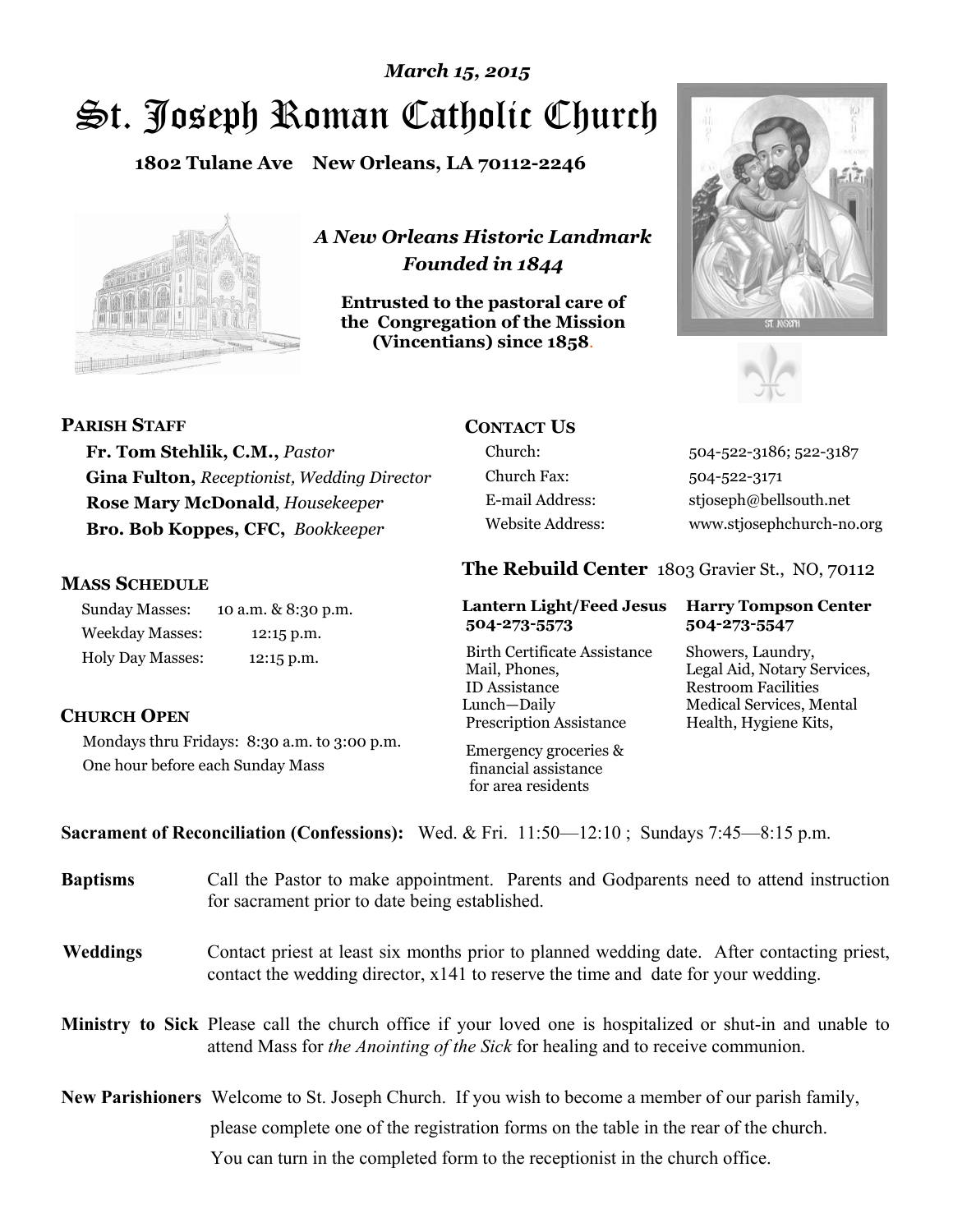## **Fourth Sunday of Lent** March 15, 2015



10:00 am 8:30pm **St. Joseph Parishoners and Benefactors**

 8:30 pm **Donald Kelly (+); Aubrey D' Alfonso; Joseph Leclerc, Gasper & Mel Schiro, Special Intention**

Monday, March 16, 2015—

12:15 p.m. **Sandra & Daniel Marten** 

Tuesday, March 17, 2015—St. Patrick

 12:15 p.m. **Patricia & Edward Labruyere (+); Sr. Janet Wolfe(+); Philippa D'Alfonso** 

Wednesday, March 18, 2015—St. Cyril of Jerusalem

12:15 p.m. **Paul & Rose Curcio (+)** 

Thursday, March 19, 2015—St. Joseph

12:15 p.m*.* **Parishoners and Benefactors**

Friday, March 20, 2015—

12:15 p.m*.* **Collin Ganus** 

#### **READINGS FOR THE WEEK**

Monday: Is 65:17-21; Ps 30; Jn 4:43-54

Tuesday: Ez 47:1-9, 12; Ps 46; Jn 5:1-16

Wednesday. Is 49:8-15; Ps 145; Jn 5:17-30

Thurs. 2 Sm 7:4-16; Ps 89; Rm 4:13:16-22; Mt 1:16-21

Fri: Wis 2:1a, 12-22; Ps 34; Jn 7:1-2, 25-30

Saturday: Jer 11:18-20; Ps 7; Jn 7:40-53

Sunday: Jer 31:31-34; Ps 51:3-4, 12-15; Heb 5:7-9; Jn 12:20-33

#### **YOUR PRAYERS ARE ASKED FOR THE FOLLOWING PARISHIONERS AND THEIR FAMILY MEMBERS, WHO ARE IN NEED OF HEALING:**

- 
- Bob Smothers Selena Batiste Landy Lanza Charlie & Joanne Slocum Sara Marino Marshall Vaughn Juanita Ware Heather Faircloth Jody Nicely Baby Jarius James Marion Vaughn Shelia Jones Lawrence Brown Mike Mullen Clarke Bordelon Mary Willis Alyce Smothers Mamie Brown LaDonna Finch Connel Batiste Frances Fiegler Linda Elwood Pat Reese Mel & Gaspar Schiro Jane Tonglet Tina Roderfeld Allen Maldonado George Wells Jim & Virginia Stehlik Trinity Tripkovich
	-

#### **SANCTUARY CANDLE AND MASS INTENTIONS**

The Sanctuary Candle is burning this week to pray for the eternal rest of **Christina McNulty.** If you would like to reserve a date to burn the Candle in memory of someone or for a special intention, please call the church office (522-3141, x141). The Sanctuary Candle offering is \$15 for 14 days. The offering for Mass intentions is \$5.00 per Mass.

#### **IMPORTANT MESSAGE FROM THE ARCHDIOCESE OF NEW ORLEANS**

"In continuing our commitment of support and healing, we invite and encourage people who have been sexually abused recently or in the past by clergy, religious or other employees or volunteers of the Archdiocese of New Orleans to call the Victims' Assistance Coordinator: Sr. Carmelita Centanni, MSC, Ph.D, (504) 861-6253."

**Pope Francis** *Homily from Sta. Marta* **,** Mar. 10, 2015

One of the temptations of Jesus in the desert was to create a spectacle. Satan invites Him to cast Himself down from the pinnacle of the Temple so that, the people might believe in Him. Instead, the Lord is revealed in simplicity and humility. Let, us consider how the Lord has helped us in our lives, and how the Lord has led us onward. We will find that the Lord does this with simple things. This is how Jesus acts: He does things simply. He speaks silently to you, to the heart. Let us remember in our lives the many times we have experienced God's presence: the humility of God is His style; the simplicity of God is His style.

**Please pray for the "Elect" (chosen or called by Christ to full initiation in the Church) Baptism, Confirmation, Eucharist:** *Kevin Ferguson, Sabian LaGarde, Kyia R. Smith, Ernie Martell*

**Confirmation & Eucharist:** *Drew Bunker, Rachael McWaters, Kimmie Milton, Corliss Truehill, Ann Wallace and Ben Wright*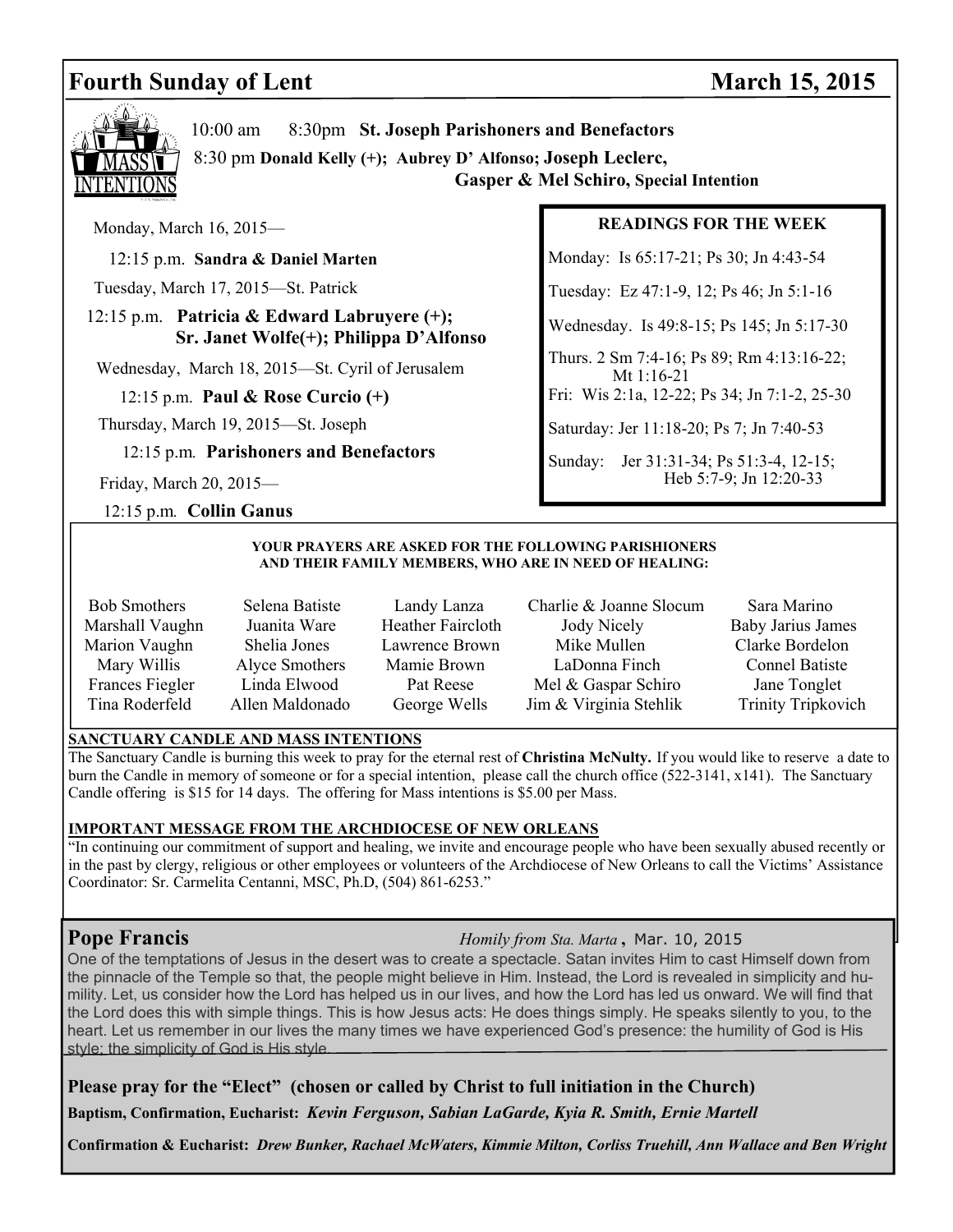*My eyes are always on the Lord, for he rescues me from the snare. Psalm 25:15* 

### *PARISH CALENDAR*

14 Mar **Saturday** Harry Tompson Center Gala 7pm—10:30pm

19 Mar **Thursday** St. Joseph Celebration 9am-6pm (Mass noon)

**TREASURE & STEWARDSHIP**

 **March 8, 2015 \$ 4,784.00** 

 *Thank you for your generosity* 

The **Harry Tompson Center (a partner organization at the Rebuild Center)** is hosting its annual Gala on March 14, 2015. The event, *Night at the Races* will be held on **Saturday, March 14, 2015** at Jesuit High School from 7 to 10:30 PM. For more information about the Harry Tompson Center or the Gala, call director Vicki, **504-273-5547**, **ext. 1**, or visit http://harrytompsoncenter.org.

Bishop-elect **Fernand Cheri,** future Auxilary Bishop of New Orleans, will be ordained on March 23, 2015 at St. Louis Cathedral. More information will be made available soon. Let us pray for our new Bishop.



## **POPE FRANCIS' PRAYER INTENTIONS FOR** *February*

*For the World*: That those involved in scientific research may serve the well-being of the whole human person

*Evangelization***:** That the unique contribution of women to the life of the Church may be recognized always.

## **TODAY'S READINGS**

**First Reading** — The wrath and the mercy of the Lord are revealed in the exile and liberation of the chosen people (2 Chronicles 36:14-16, 19-23) *:* 

**Psalm** — Let my tongue be silenced, if I ever forget you! (Psalm 137)

**Second Reading** — By grace you have been saved (Ephesians 2:4-10)

**Gospel** — The Son was sent by God so that the world might be saved through him (John 3:14-21)

## **RAISED UP BY THE MESSIAH**

Last week, when Jesus referred to the destruction of the temple, the account from today's first reading is what would have come to the minds of his listeners. But, as Jesus was speaking on a deeper level, so does today's first reading. In the first paragraph we hear that Israel had, in effect, "fallen" already through its infidelity to the covenant. Lest we get too cozy, this account reminds us that God, though just, loving, and merciful, is capable of punishing sin when that sin is unrepentant. But we are also reminded that God, rich in mercy, anoints individuals to be vessels of salvation as well (in Hebrew, King Cyrus of Persia is called "messiah"). In the Gospel reading, we hear of another Messiah being "lifted up" for our salvation in one of the best‑known passages from the New Testament. As Lent concludes and we enter Holy Week, we need to keep our gaze steadfast upon the cross of Christ, the Son of God who came into the world to raise us who had fallen.

#### **CHARTER FOR THE PROTECTION OF CHILDREN AND YOUNG PEOPLE**

In response to the Charter for the Protection of Children and Young People from the United States Conference of Catholic Bishops, the Archdiocese of New Orleans continues to make the Hot Line available for anyone who has been hurt or sexually abused by anyone who works for the Church. The Hot Line continues to be available; the number is (504) 522-5019. In continuing our commitment to support and to heal, we invite and encourage individuals who have been hurt or sexually abused recently or in the past by clergy, religious or other employees of the Archdiocese to call our Hot Line. The Hot Line is available 24 hours a day and your message will be received confidentially by a trained mental health professional. In addition, anyone can make a direct call during regular business hours to the Victims' Assistance Coordinator at (504) 861-6253